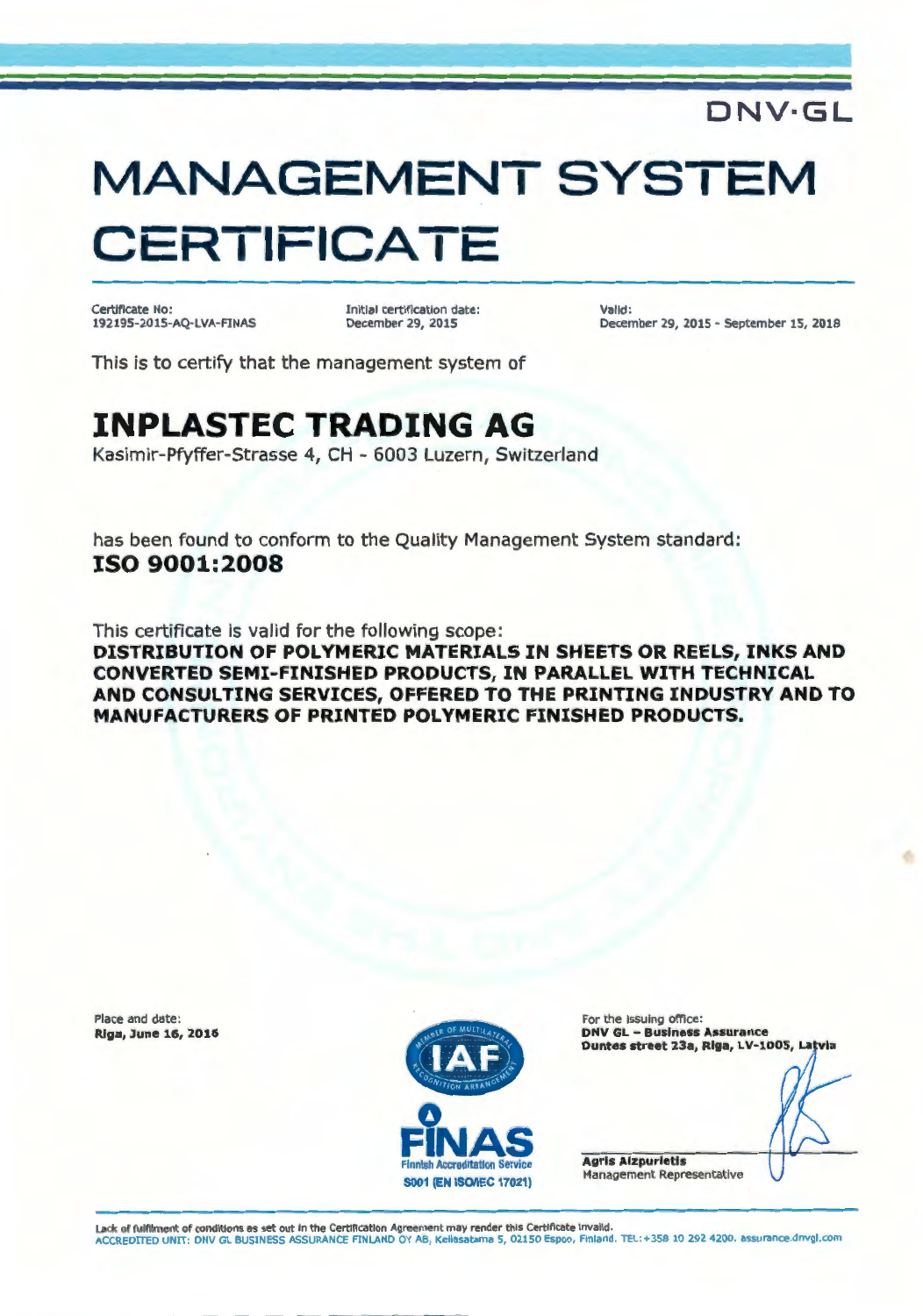### **DNV·GL**

# **MANAGEMENT SYSTEM ZERTIFIKAT**

Zertifikat-Nr.: 192195-2015-AQ-LVA-FINAS Datum der Erstzertifizierung : 29 Dezember 2015

Gültig: 29 Dezember 2015 - 15 September 2018

Hiermit wird bescheinigt, dass das Unternehmen

### **INPLASTEC TRADING AG**

Kasimir-Pfyffer-Strasse 4, CH - 6003 Luzern, Switzerland

ein Qualitäts-Managementsystem in Übereinstimmung mit dem folgenden Standard eingeführt hat und anwendet:

#### **ISO 9001:2008**

Dieses Zertifikat ist gültig für die folgenden Produkt- oder Dienstleistungsbereiche: **VERTRIEB VON POLYMEREN KUNSTSTOFFEN IM ROLLEN- UNO BOGENFORMAT, FARBEN UNO VEREOELTEN MATERIALIEN, VERBUNOEN MIT TECHNISCHEN UNO BERATUNGSOIENSTLEISTUNGEN AN KUNSTSTOFFVERARBEITENOE ORUCKEREIEN UNO HERSTELLER VON KUNSTSTOFFBASIERTEN ORUCKERZEUGNISSEN.** 

| Ort und Datum:<br><b>Riga, 16 Juni 2016</b> |                                             | Zertifizierungsstelle:<br><b>DNV GL - Business Assurance</b> |
|---------------------------------------------|---------------------------------------------|--------------------------------------------------------------|
|                                             | <b><i>NITION ARRANC</i></b>                 | Duntes iela 23a, Rīga, LV-1005, Latvija                      |
|                                             | IAS<br><b>Finnish Accreditation Service</b> | <b>Agris Aizpurietis</b>                                     |
|                                             | <b>S001 (EN ISO/IEC 17021)</b>              | Leiter Zertifizierungsstelle                                 |

Bei Verstoß gegen die im Zertifizierungsvertrag genannten Bedingungen kann das Zertifikat seine Gültigkeit verlieren.<br>AKKREDITIERTE STELLE: DNV GL BUSINESS ASSURANCE FINLAND OY AB, Keilasatama 5, 02150 Espoo, Finland. TEL: assurance.dnvgi .com